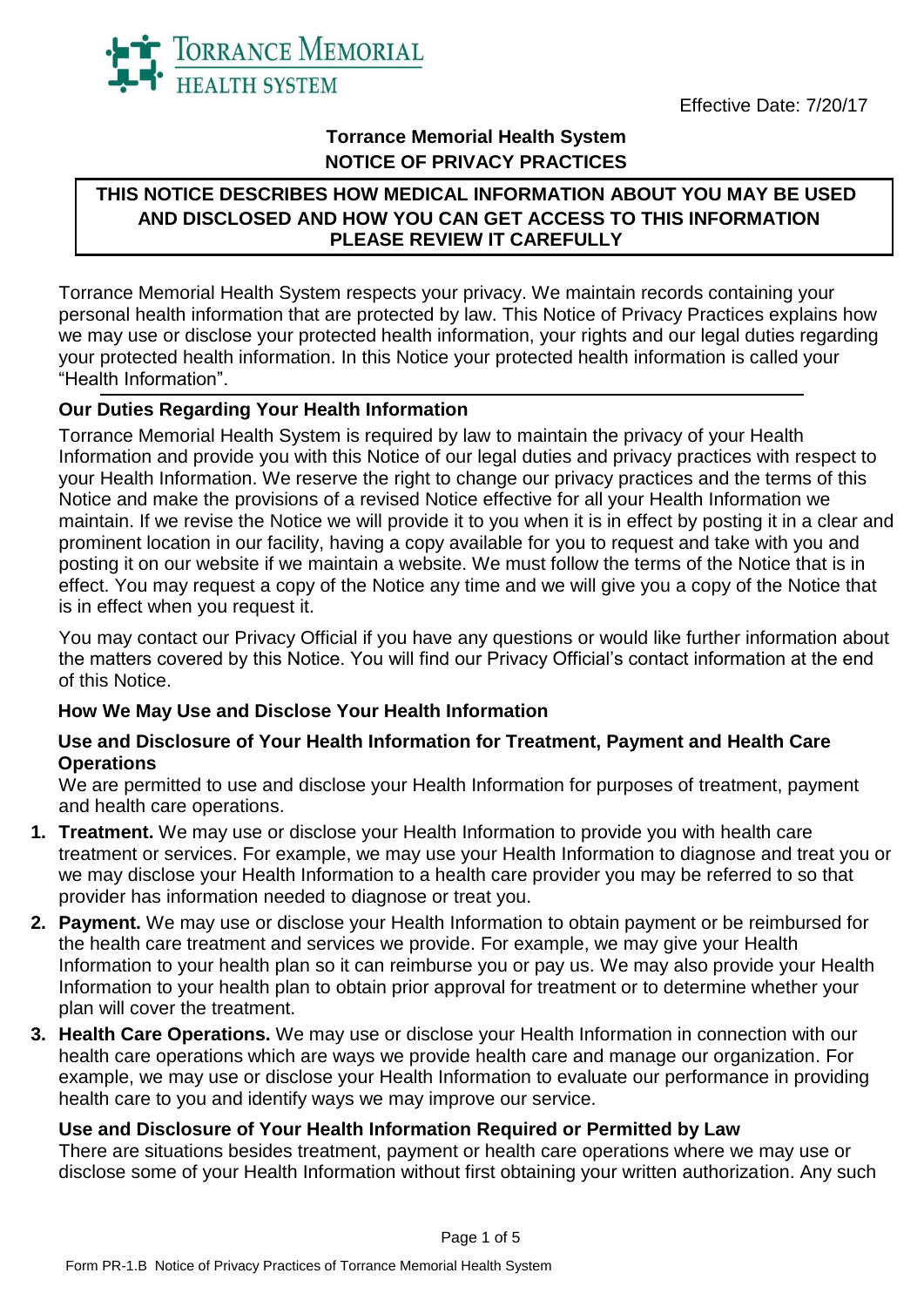use or disclosure will be limited to your Health Information required or permitted by law in the following situations.

- **1. Public Health**. We may disclose your Health Information to public health authorities that are authorized by law to collect or receive information to report vital information and prevent or control disease or injury. For example, we may report information about communicable diseases, child abuse or neglect, problems related to food, medications or medical devices or products and vital events such as births or deaths. We may also disclose your Health Information to a person who may have been exposed to a disease or may be at risk for contracting or spreading a disease or condition or findings concerning a work-related illness or injury or workplace related health issue to an employer. If we reasonably believe you are a victim of abuse, neglect, or domestic violence we may disclose your Health Information limited to requirements of law to a government authority, including a social service or protective services agency, authorized by law to receive reports of such abuse, neglect, or domestic violence.
- **2. Health Oversight Activities.** We may disclose your Health Information to a health oversight agency that includes, among others, an agency of the federal or state government authorized by law to monitor the health care system. Authorized health oversight activities include audits; civil, administrative, or criminal investigations; inspections; licensure or disciplinary actions; civil, administrative or other activities necessary for appropriate oversight of the health care system.
- **3. Judicial and Administrative Proceedings.** We may disclose your Health Information in the course of judicial or administrative proceedings. For example, we make a disclosure in response to a court or administrative order or subpoena.
- **4. Law Enforcement Purposes.** We may disclose your Health Information to a law enforcement official as required by law, in response to a law enforcement official's lawful request to identify or locate a victim, suspect, fugitive, material witness or missing person or to report a crime that has occurred on our premises or that may have caused a need for emergency services.
- **5. Required by Law.** We may use or disclose your Health Information when required by state, federal or other law to correctional institutions, the Food and Drug Administration and authorized federal officials for the conduct of lawful national security activities and the provision of protective services to the President or other persons as required by federal law.
- **6. Coroners, Medical Examiners and Funeral Directors.** We may disclose your Health Information to coroners or medical examiners to identify a deceased person or to determine the cause of death and to funeral directors as necessary to carry out their duties.
- **7. Organ Donation.** We may disclose your Health Information to an organ procurement organization or other facility that participates in or makes a determination for the procurement, banking or transplantation of organs or tissues.
- **8. Research.** We may use or disclose your Health Information for research purposes under strict legal protection only if the use or disclosure has been reviewed and approved by a special Privacy Board or Institutional Review Board or if you authorize the use or disclosure.
- **9. Disaster Relief Incidents.** We may use or disclose your Health Information to a public or private entity authorized to assist in disaster relief efforts such as the American Red Cross. If you tell us you object, we will not make this use or disclosure unless we must do so to respond to an emergency situation.
- **10.Persons Involved in Your Care.** We may use or disclose your Health Information to persons involved in your health care or payment for health care including family members, your personal representative or another person identified by you unless you object to our use and disclosure of your Health Information to such persons.
- **11.Workers Compensation.** We may use or disclose your Health Information to comply with worker's compensation laws.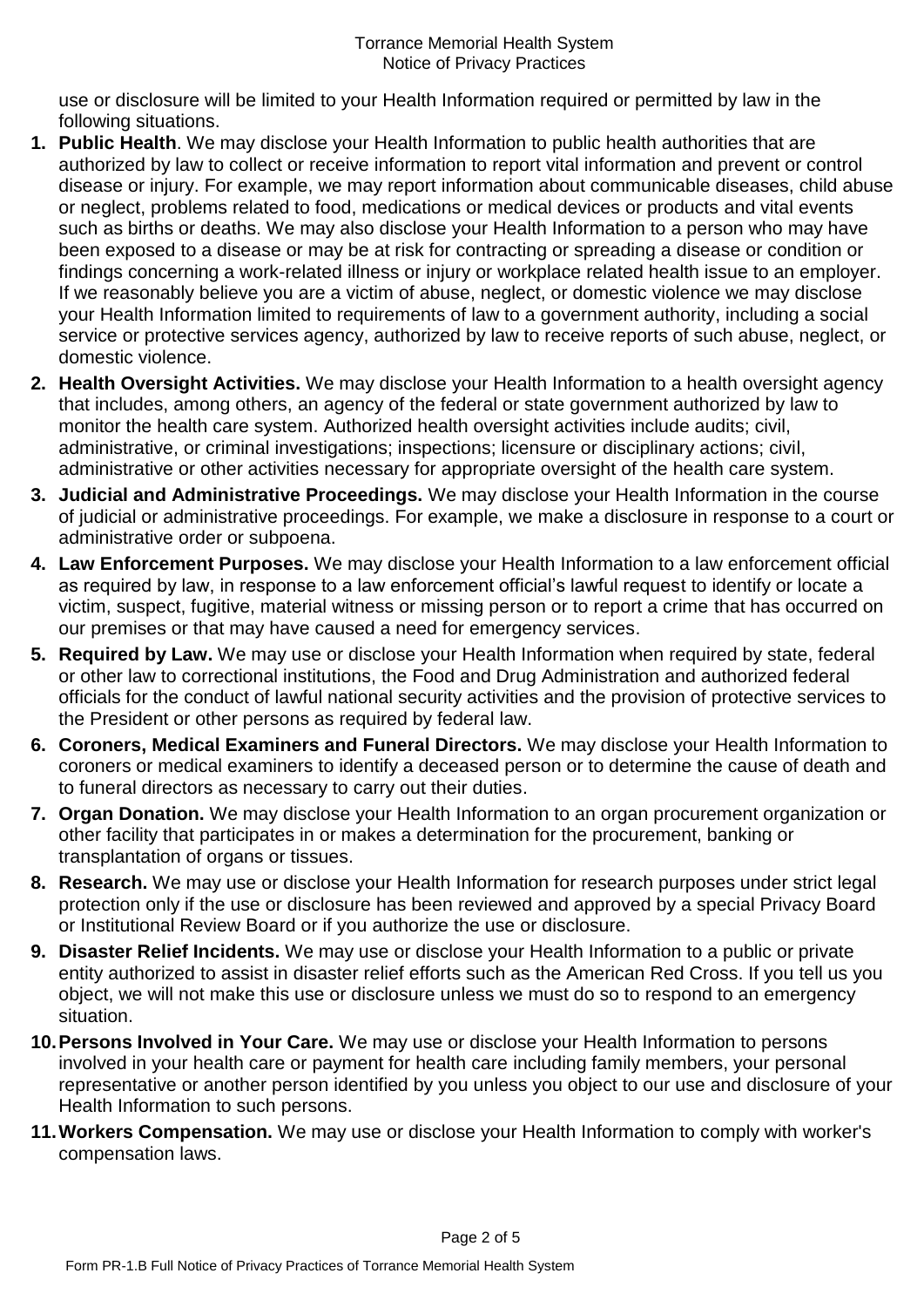- **12.Avert a Serious Threat to Health or Safety.** We may use or disclose your Health Information if we believe it is necessary to prevent or lessen a serious threat to the health or safety of a person or the public.
- **13.School Immunization Records.** We may disclose your Health Information to provide proof of your immunization to a school if you are an adult or emancipated minor and you agree; or about a minor child if the child's parent or guardian agrees.
- **14.Military.** If you are a member of the armed forces, we may release medical information about you to military authorities as authorized or required by law. We may also release medical information about foreign military personnel to the appropriate foreign military authority.
- **15.Business Associates.** We may use entities that are called Business Associates to perform work or services for us such as legal, accounting or financial services where the Business Associate may be required to create, receive, maintain or transmit your Health Information but only if the Business Associate first agrees by written contract to safeguard your Health Information as we must and as is required by law.
- **16.Fundraising.** We may use limited Health Information such as your name, address and treatment dates to contact you for fundraising purposes to support our health care purposes and mission. You have the right to elect not to receive fundraising communications and if you receive a fundraising communication from us you will also receive simple instructions about how to stop receiving any more fundraising communications. If you do not want the Foundation to notify you of these opportunities, you must complete the form "**Opt Out of Fundraising**".

# **Use and Disclosure of Your Health Information Requiring Written Authorization**

Your written authorization is required for the following uses and disclosures of your Health Information:

- **1. Marketing.** We will not use or disclose your Health Information for marketing purposes without your written authorization. Marketing is defined as a communication about a product or service related to your health care for which we receive payment from a third party.
- **2. Sale of your Health Information.** We will not use or disclose your Health Information in a way that is considered a sale of your Health Information without your written authorization. A sale of your Health Information is defined as an exchange where we, directly or indirectly, receive payment for your Health Information from the recipient of your Health Information.
- **3. Psychotherapy Notes.** If we maintain psychotherapy notes about you we will not disclose psychotherapy notes without your written authorization except in limited instances that are permitted or required by law.

**All Other Uses and Disclosures of Your Health Information Require Written Authorization** Your written authorization is required for other uses and disclosures of your Health Information that are not described in this Notice.

# **You May Revoke an Authorization in Writing at Any Time**

You may revoke an authorization to use or disclose your Health Information at any time. Your revocation must be in writing and it will not affect uses or disclosures of your Health Information made in reliance on your authorization before its revocation. If the Authorization was obtained as a condition of obtaining insurance coverage, other law may provide the insurer with the right to contest a claim under the policy or the policy itself.

# **Your Rights Regarding Your Health Information**

This section explains your rights and how you can make use of your rights regarding your Health Information.

### **1. Your Right to Our Notice of Privacy Practices**

You have the right to obtain a paper copy of our current Notice of Privacy Practices. You have the right to receive an electronic copy of this Notice from our web site if we maintain one or, if you agree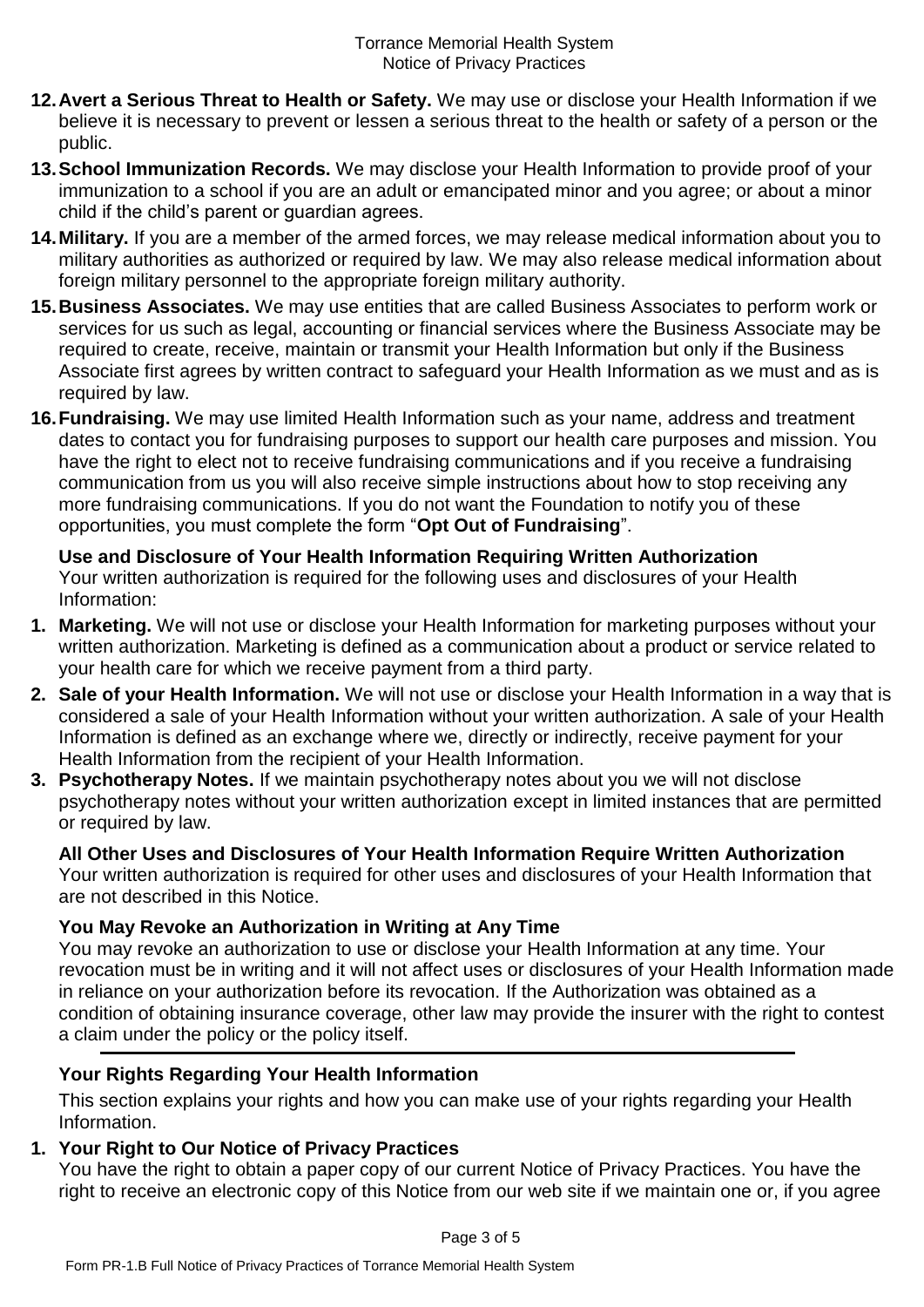in writing, by email. You have the right to obtain a paper copy of this Notice at any time even if you have agreed to receive it electronically. You may ask our Privacy Official whose contact information is at the end of this Notice to provide you with a copy of our current Notice at any time.

# **2. Your Right to Request Restrictions of Use and Disclosure of Your Health Information**

**A. Your General Right to Request Restrictions - We Are Not Required to Agree** You have the right to request a restriction of your Health Information we use or disclose for your treatment, for payment of your health care services, or for activities related to our health care operations. You may also request a restriction on what Health Information we may disclose to someone who is involved in your care or payment for your care, like a family member or friend. Your request must be in writing and given to our Privacy Official whose contact information is at the end of this Notice. We will provide you with the form to make your written request. We are not required to agree to your request. If we do agree, we will comply with your request unless the information is needed to provide you emergency treatment and we will request that health care provider not to further use or disclose your Health Information. We may terminate our restriction if you ask us to terminate it. We may also terminate a restriction whether or not you ask us to end the restriction if we inform you we are terminating it. If we do terminate a restriction it will only affect your Health Information that was created or received after we inform you of the termination.

## **B. Your Right to Request We Not Disclose Your Health Information to Your Health Plan (Health Insurance Provider) - We Must Agree Under Certain Conditions**

You have the right to request that we not disclose your Health Information to your health plan (your health insurance provider) if the disclosure:

- (1) is for the purpose of carrying out payment or health care operations,
- (2) is not otherwise required by law, and
- (3) pertains solely to a health care item or service for which you or someone other than the health plan on your behalf has paid for in full.

Your request must be in writing and given to our Privacy Official whose contact information is at the end of this Notice. We will provide you with the form to make your written request. We must agree to your request if all three conditions listed above are present.

# **3. Your Right to Request Confidential Communications**

You have the right to request that we communicate with you about your Health Information by alternative means or at an alternative location. For example, you can ask that we only contact you by telephone at work or by mail in a sealed envelope (not a post card). We will not ask you the reason for your request and we will accommodate all reasonable requests. If we are unable to communicate with you by the alternative means or at the alternative location you have requested we may attempt to communicate with you using any information we have. Your request must be in writing and given to our Privacy Official whose contact information is at the end of this Notice. We will provide you with the form to make your written request.

# **4. Your Right to Inspect and Copy your Health Information**

You have the right to inspect and copy your Health Information we maintain that may be used to make decisions about your treatment and care including billing records for as long as we maintain the information. You may also request an electronic copy of your Health information if we maintain it electronically. Your request must be in writing and given to our Privacy Official whose contact information is at the end of this Notice. We will provide you with the form to make your written request and provide access to your Health Information except in some limited circumstances. If we deny any part of your request we will explain in writing why we made the denial, if and how you may request a review of our denial and how you may make a complaint to us and the Secretary of the U.S. Department of Health and Human Services about our denial. We may charge a reasonable, costbased fee for making copies of your Health Information and sending them to you that includes costs of labor, supplies and postage. We will not charge a fee if you only view and inspect your Health Information at a convenient time and place.

# **5. Your Right to Request Amendment of your Health Information**